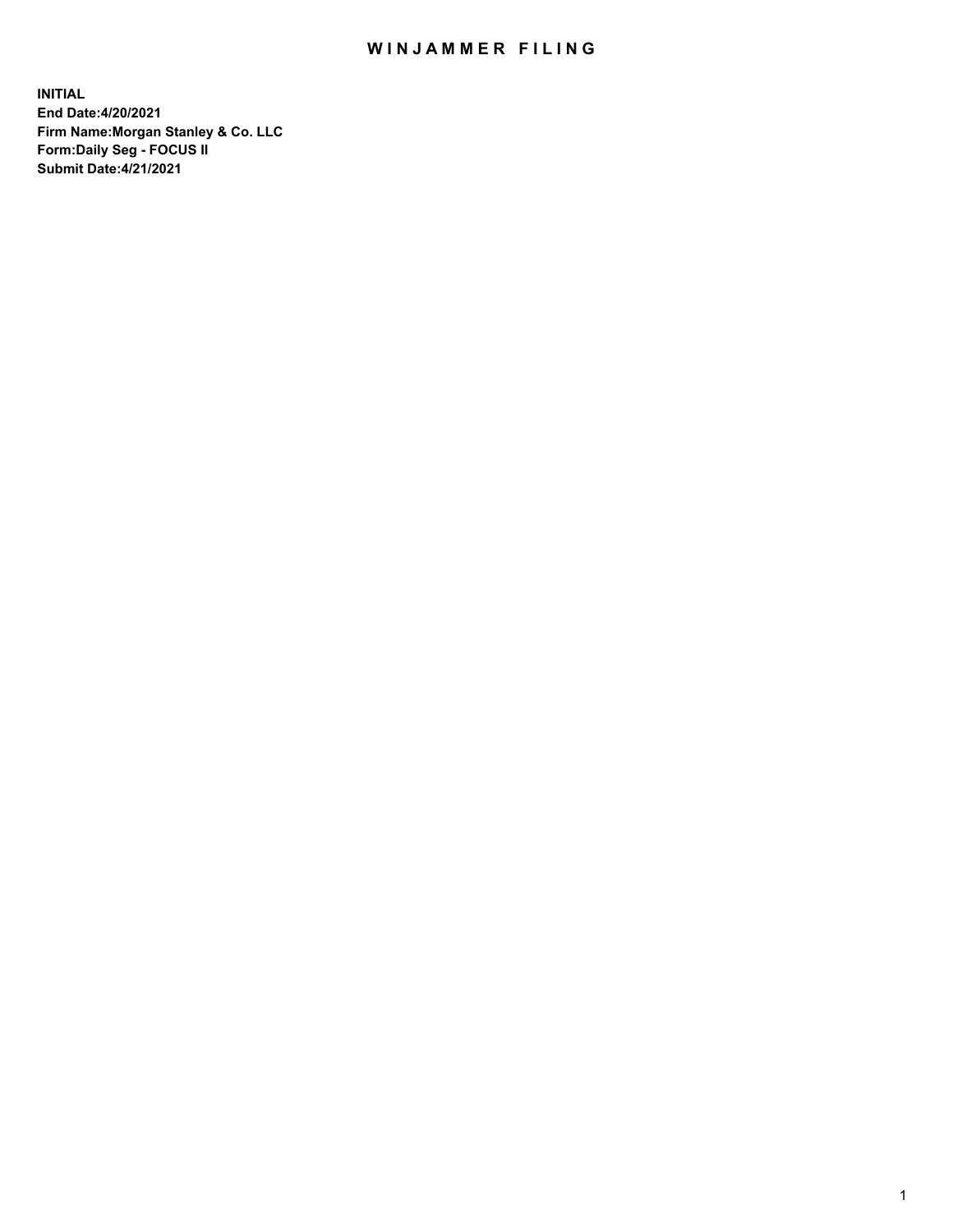**INITIAL End Date:4/20/2021 Firm Name:Morgan Stanley & Co. LLC Form:Daily Seg - FOCUS II Submit Date:4/21/2021 Daily Segregation - Cover Page**

| Name of Company                                                                                                                                                                                                                                                                                                                | <b>Morgan Stanley &amp; Co. LLC</b>                     |
|--------------------------------------------------------------------------------------------------------------------------------------------------------------------------------------------------------------------------------------------------------------------------------------------------------------------------------|---------------------------------------------------------|
| <b>Contact Name</b>                                                                                                                                                                                                                                                                                                            | <b>Ikram Shah</b>                                       |
| <b>Contact Phone Number</b>                                                                                                                                                                                                                                                                                                    | 212-276-0963                                            |
| <b>Contact Email Address</b>                                                                                                                                                                                                                                                                                                   | Ikram.shah@morganstanley.com                            |
| FCM's Customer Segregated Funds Residual Interest Target (choose one):<br>a. Minimum dollar amount: ; or<br>b. Minimum percentage of customer segregated funds required:% ; or<br>c. Dollar amount range between: and; or                                                                                                      | 235,000,000<br><u>0</u><br><u>00</u>                    |
| d. Percentage range of customer segregated funds required between:% and%.<br>FCM's Customer Secured Amount Funds Residual Interest Target (choose one):                                                                                                                                                                        | 0 <sup>0</sup>                                          |
| a. Minimum dollar amount: ; or<br>b. Minimum percentage of customer secured funds required:%; or<br>c. Dollar amount range between: and; or<br>d. Percentage range of customer secured funds required between: % and %.                                                                                                        | 140,000,000<br><u>0</u><br><u>0 0</u><br>0 <sub>0</sub> |
| FCM's Cleared Swaps Customer Collateral Residual Interest Target (choose one):<br>a. Minimum dollar amount: ; or<br>b. Minimum percentage of cleared swaps customer collateral required:% ; or<br>c. Dollar amount range between: and; or<br>d. Percentage range of cleared swaps customer collateral required between:% and%. | 92,000,000<br><u>0</u><br>0 Q<br>0 <sub>0</sub>         |

Attach supporting documents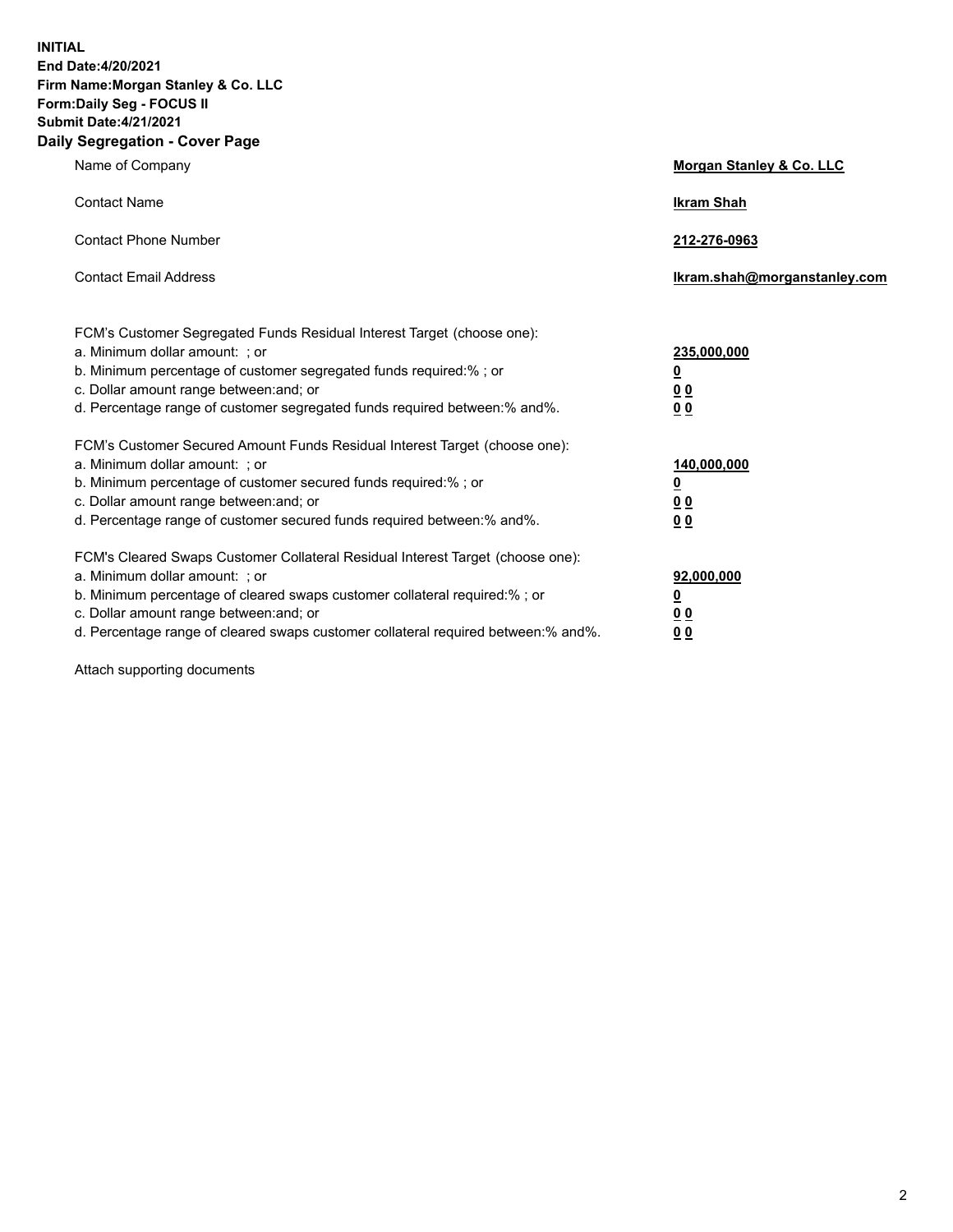## **INITIAL End Date:4/20/2021 Firm Name:Morgan Stanley & Co. LLC Form:Daily Seg - FOCUS II Submit Date:4/21/2021**

## **Daily Segregation - Secured Amounts**

Foreign Futures and Foreign Options Secured Amounts Amount required to be set aside pursuant to law, rule or regulation of a foreign government or a rule of a self-regulatory organization authorized thereunder **0** [7305] 1. Net ledger balance - Foreign Futures and Foreign Option Trading - All Customers A. Cash **4,413,337,878** [7315] B. Securities (at market) **2,248,201,842** [7317] 2. Net unrealized profit (loss) in open futures contracts traded on a foreign board of trade **647,717,233** [7325] 3. Exchange traded options a. Market value of open option contracts purchased on a foreign board of trade **21,711,704** [7335] b. Market value of open contracts granted (sold) on a foreign board of trade **-18,535,708** [7337] 4. Net equity (deficit) (add lines 1. 2. and 3.) **7,312,432,949** [7345] 5. Account liquidating to a deficit and account with a debit balances - gross amount **82,323,696** [7351] Less: amount offset by customer owned securities **-81,449,998** [7352] **873,698** [7354] 6. Amount required to be set aside as the secured amount - Net Liquidating Equity Method (add lines 4 and 5) 7. Greater of amount required to be set aside pursuant to foreign jurisdiction (above) or line 6. FUNDS DEPOSITED IN SEPARATE REGULATION 30.7 ACCOUNTS 1. Cash in banks A. Banks located in the United States **635,140,281** [7500] B. Other banks qualified under Regulation 30.7 **615,797,781** [7520] **1,250,938,062** [7530] 2. Securities A. In safekeeping with banks located in the United States **559,881,312** [7540] B. In safekeeping with other banks qualified under Regulation 30.7 **23,198,651** [7560] **583,079,963** [7570] 3. Equities with registered futures commission merchants A. Cash **21,469,620** [7580] B. Securities **0** [7590] C. Unrealized gain (loss) on open futures contracts **-2,414,574** [7600] D. Value of long option contracts **0** [7610] E. Value of short option contracts **0** [7615] **19,055,046** [7620] 4. Amounts held by clearing organizations of foreign boards of trade A. Cash **0** [7640] B. Securities **0** [7650] C. Amount due to (from) clearing organization - daily variation **0** [7660] D. Value of long option contracts **0** [7670] E. Value of short option contracts **0** [7675] **0** [7680] 5. Amounts held by members of foreign boards of trade A. Cash **3,358,920,618** [7700] B. Securities **1,665,121,879** [7710] C. Unrealized gain (loss) on open futures contracts **650,131,807** [7720] D. Value of long option contracts **21,711,704** [7730] E. Value of short option contracts **-18,535,708** [7735] **5,677,350,300** [7740] 6. Amounts with other depositories designated by a foreign board of trade **0** [7760] 7. Segregated funds on hand **0** [7765] 8. Total funds in separate section 30.7 accounts **7,530,423,371** [7770] 9. Excess (deficiency) Set Aside for Secured Amount (subtract line 7 Secured Statement Page 1 from Line 8)

- 10. Management Target Amount for Excess funds in separate section 30.7 accounts **140,000,000** [7780]
- 11. Excess (deficiency) funds in separate 30.7 accounts over (under) Management Target **77,116,724** [7785]

**7,313,306,647** [7355]

## **7,313,306,647** [7360]

**217,116,724** [7380]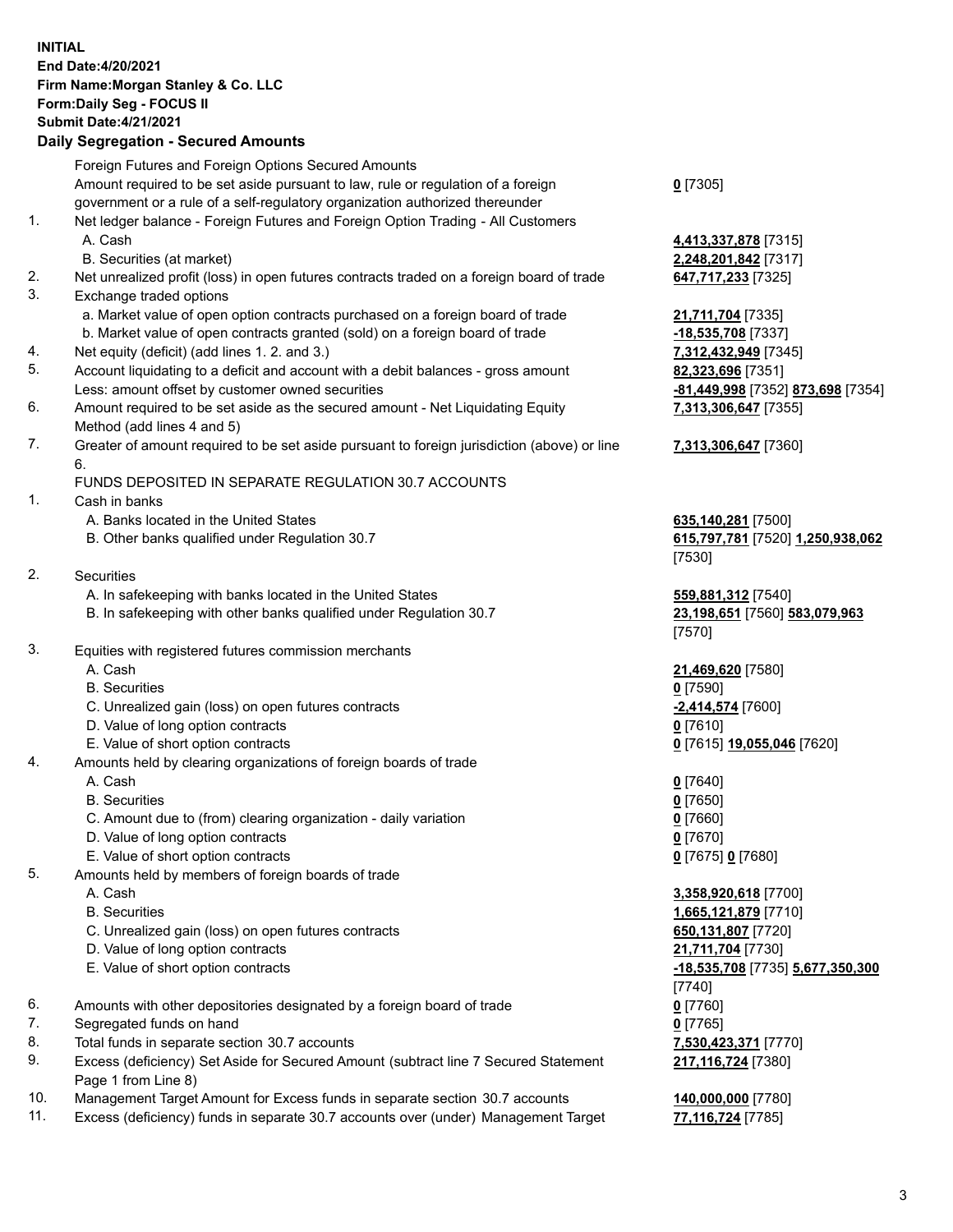**INITIAL End Date:4/20/2021 Firm Name:Morgan Stanley & Co. LLC Form:Daily Seg - FOCUS II Submit Date:4/21/2021 Daily Segregation - Segregation Statement** SEGREGATION REQUIREMENTS(Section 4d(2) of the CEAct) 1. Net ledger balance A. Cash **14,175,969,857** [7010] B. Securities (at market) **7,947,192,736** [7020] 2. Net unrealized profit (loss) in open futures contracts traded on a contract market **2,559,622,588** [7030] 3. Exchange traded options A. Add market value of open option contracts purchased on a contract market **762,126,656** [7032] B. Deduct market value of open option contracts granted (sold) on a contract market **-340,056,791** [7033] 4. Net equity (deficit) (add lines 1, 2 and 3) **25,104,855,046** [7040] 5. Accounts liquidating to a deficit and accounts with debit balances - gross amount **372,892,875** [7045] Less: amount offset by customer securities **-370,883,980** [7047] **2,008,895** [7050] 6. Amount required to be segregated (add lines 4 and 5) **25,106,863,941** [7060] FUNDS IN SEGREGATED ACCOUNTS 7. Deposited in segregated funds bank accounts A. Cash **3,420,342,567** [7070] B. Securities representing investments of customers' funds (at market) **0** [7080] C. Securities held for particular customers or option customers in lieu of cash (at market) **1,692,448,624** [7090] 8. Margins on deposit with derivatives clearing organizations of contract markets A. Cash **13,722,030,941** [7100] B. Securities representing investments of customers' funds (at market) **0** [7110] C. Securities held for particular customers or option customers in lieu of cash (at market) **6,254,744,112** [7120] 9. Net settlement from (to) derivatives clearing organizations of contract markets **-25,121,087** [7130] 10. Exchange traded options A. Value of open long option contracts **762,126,656** [7132] B. Value of open short option contracts **and the set of our original contracts -340,056,791** [7133] 11. Net equities with other FCMs A. Net liquidating equity **7,102,947** [7140] B. Securities representing investments of customers' funds (at market) **0** [7160] C. Securities held for particular customers or option customers in lieu of cash (at market) **0** [7170] 12. Segregated funds on hand **0** [7150] 13. Total amount in segregation (add lines 7 through 12) **25,493,617,969** [7180] 14. Excess (deficiency) funds in segregation (subtract line 6 from line 13) **386,754,028** [7190] 15. Management Target Amount for Excess funds in segregation **235,000,000** [7194]

16. Excess (deficiency) funds in segregation over (under) Management Target Amount Excess

**151,754,028** [7198]